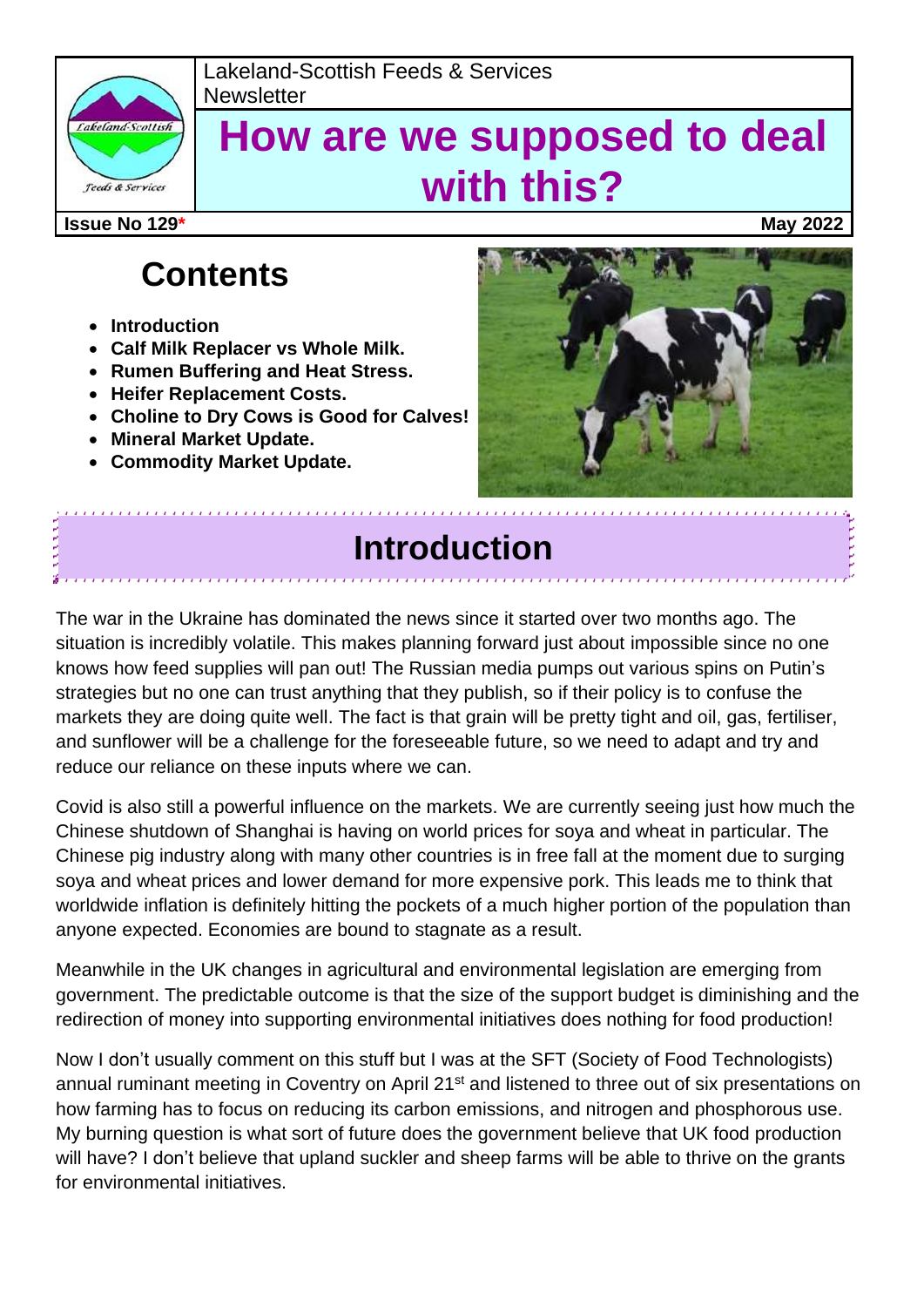The value of the genetic resource in suckler and sheep breeds is immense. It has taken evolution and breeding thousands of years to get to such a richness in resource and the government appears to have little regard for its future.

ELMS (the Environmental Land Management Scheme) has three elements: -

- 1. The SFI, Sustainable Farming Incentive,
- 2. Local Nature Recovery which will be rolled out in 2024,
- 3. And Landscape Recovery.

The SFI will be split into three groups, grassland, moorland and rough grazing, and arable.

There is also an animal health pathway. This will be defined by legislation and enforcement (still being developed). The scheme will require a health and welfare review on farm and grants will be awarded by results. This scheme is linked to a market demand created by public awareness of the importance of good animal health and welfare on farm (The BBC Panorama, program that showed cows being beaten, kicked, and shouted at etc, was used as an example of poor public image of farming and another reason to boycott animal products!)

Other papers looked at the promotion of health, productivity, longevity, fertility, growth, pasture quality etc. Feed efficiency and better agronomy is seen as the pathway to reducing carbon footprints and reducing waste to improve profitability.

Sophie Throup (Morrisons) presented a well-structured paper showing how connected their response is to public demand for certain standards of food production. There is no doubt that their targets for better environmental practice (including zero deforestation for sources of soya and palm by 2025) are demanding but solid. So, if you want to be able to sell your products into this type of market, your inputs will have to be trusted and monitored. They will also demand very high health and welfare standards for all of their meat and fish sources.

#### **Light bulb moment number 1 !**

Dry cow diets are low oil diets commonly based on straw, wholecrop and at best moderate silage. Just at a point when the cow needs the two essential fatty acids DHA & EPA for egg setting and the foundation of a successful conception, we cut them off from even a tiny amount of what they need! Come on guys, just feed 120 grams of **Optomega Plus** for the dry period, improve egg quality, repair all the membranes; including the ones in the udder and reap the rewards!

Calf Milk Replacers (CMR's) have seen large cost increases. This is broadly in line with the rise in the milk price. Farmers are asking would it be cheaper to feed whole milk? I thought we should look at the figures. The item below sets out the pros and cons.

Here in the UK no one had really thought about heat stress until someone produced *that chart*, showing the effects of relative humidity and temperature on milk yield. Well, as time has moved on, we have been able to find out a lot more about how heat stress works and the multiple effects that it has.

The supplement manufacturers, (never slow to see an opportunity,) have developed a range of products to help us mange the consequences of heat stress and the need for rumen buffering so I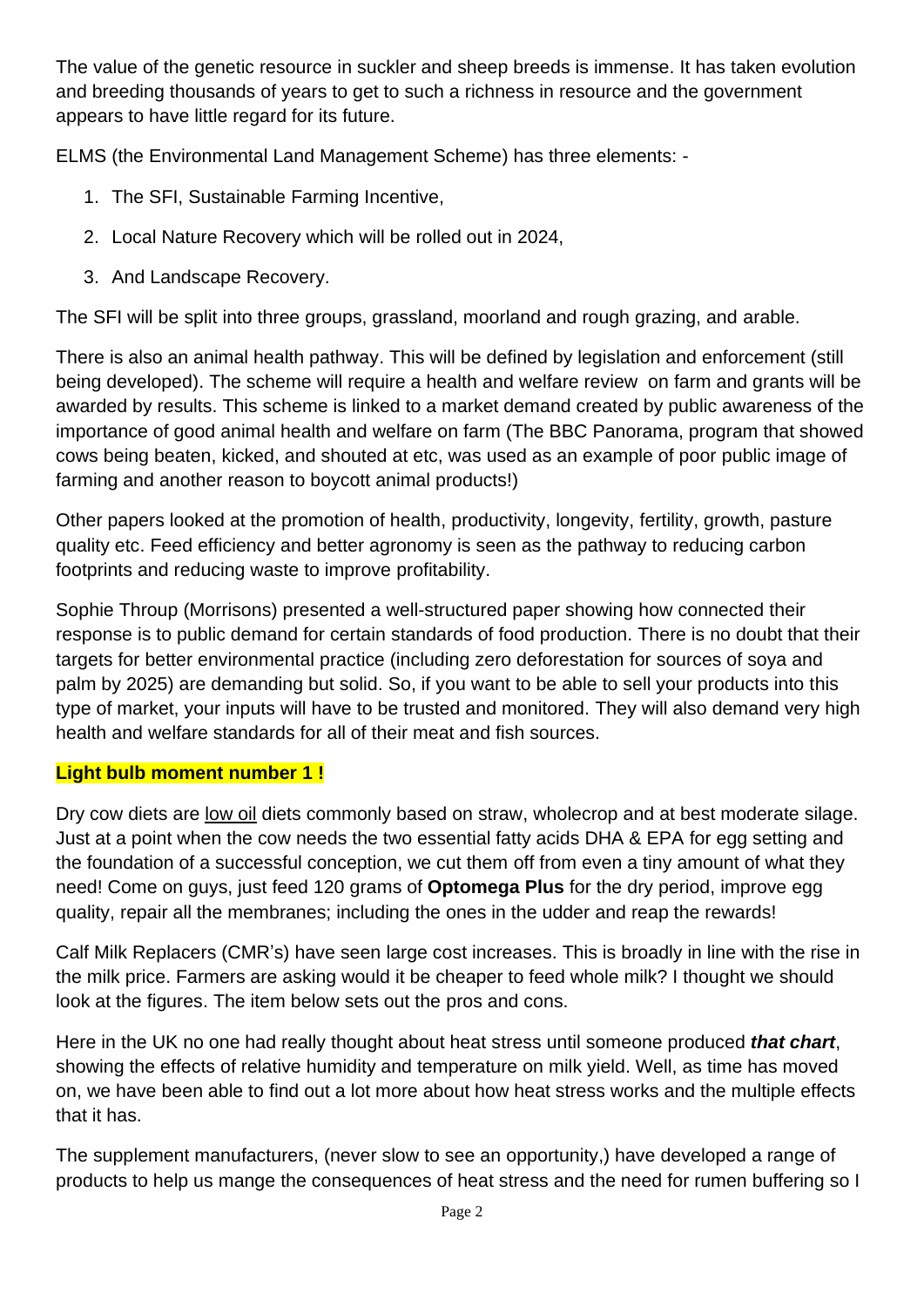thought it was worth having a look at this issue and try to evaluate the reward for managing the condition.

## **Calf Milk Replacer vs Whole Milk**

In this comparison I wanted to use our top of the range Britannia CMR and compare it to whole milk because the comparison would be better than a high protein / low fat CMR (not the same profile as milk!)

Whole milk is around 13.5% solids so I have worked on a mix of 135 grams of CMR into 0.9 litre of water because the end result is a volumetric litre at 13.5% solids.

Britannia is currently priced at £2950 per tonne depending on relative differences in haulage and quantity etc. So, the easy bit is that 135 grams of Britannia costs 39.9 pence per litre of CMR.

Pasteurised milk will be more expensive and variable because if its sale value is generally at least 40 pence per litre, the extra costs of the pasteuriser and its running costs will take the true costs up to @ 43 pence per litre. Remember that Johnnes disease is not killed by pasteurisation and the quality of the milk will be variable. Britannia is more fortified with minerals and vitamins than whole milk and is always the same quality.

I guess the conclusion is to stick with it for the duration because the CMR price will follow the milk price and the relative difference will always give it the edge.

## **Rumen buffering and heat stress**

In a recent webinar hosted by Trouw Nutrition the effects of heat stress and its management were discussed in detail

That Temperature, Humidity index, (THI) table that we all use is a great basis for measuring the local effect. We now know that **for every THI point above 68 cows will lose 0.27 Kg of milk !**

The predictions for climate change only serve to magnify this effect so that by 2050 a cow losing 1.5 Kg per day now would be losing 6.5 Kg then.

Once the **68** figure has been exceeded, heat stress will also affect the following: -

- Greater risk of acidosis
- More silent heats
- Reduced uterine blood flow
- Damage to embryos
- More mastitis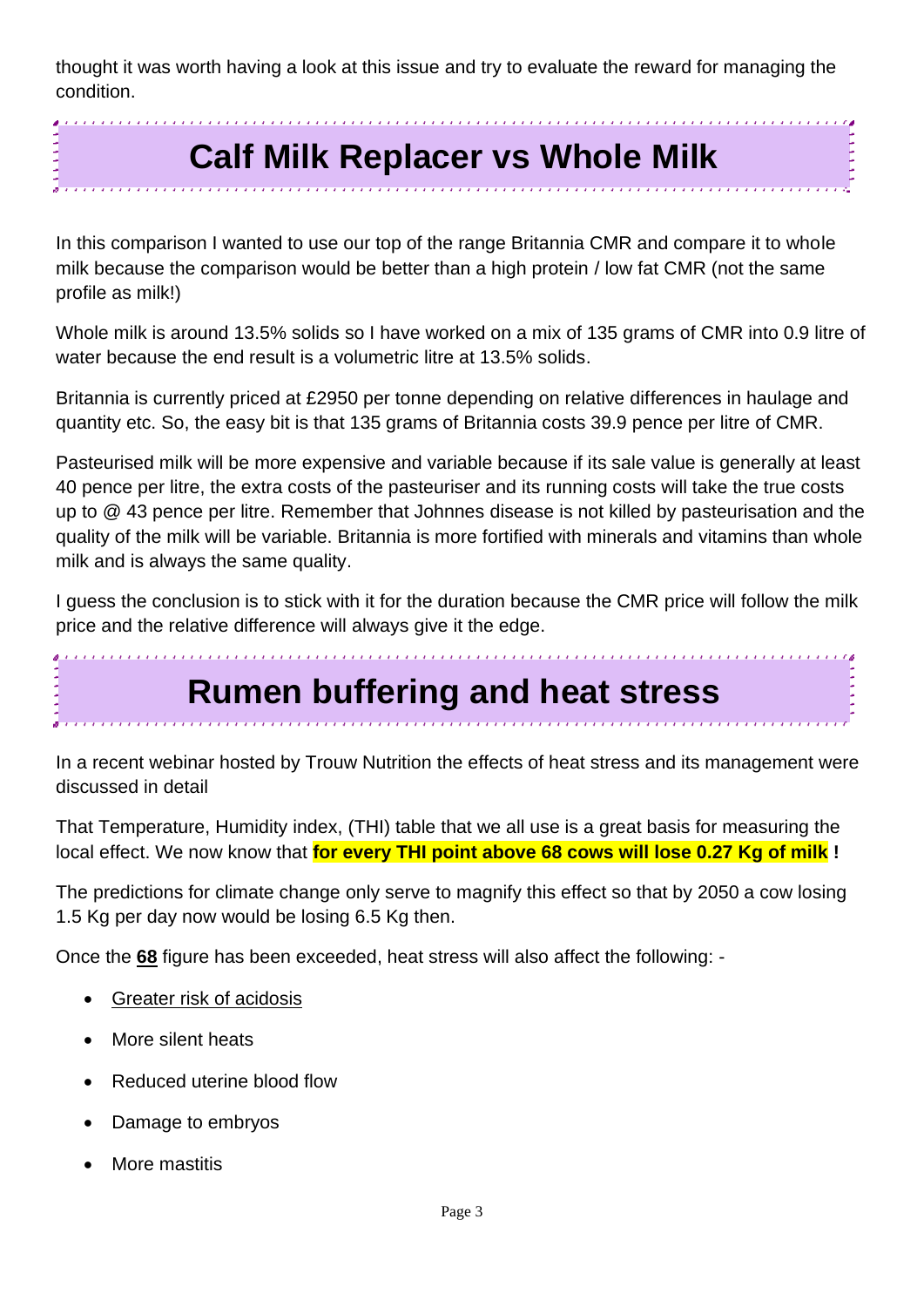- More retained cleansings and metritis
- Increase lameness.

| <b>Temperature Humidity Index (THI)</b> |                                                                              |                       |    |    |    |    |    |     |     |  |
|-----------------------------------------|------------------------------------------------------------------------------|-----------------------|----|----|----|----|----|-----|-----|--|
| <b>Relative Humidity %</b>              |                                                                              |                       |    |    |    |    |    |     |     |  |
| С                                       | 20                                                                           | 30                    | 40 | 50 | 60 | 70 | 80 | 90  | 100 |  |
| 22                                      | 66                                                                           | 66                    | 67 | 68 | 69 | 69 | 70 | 71  | 72  |  |
| 24                                      | 68                                                                           | 69                    | 70 | 70 | 71 | 72 | 73 | 74  | 75  |  |
| 26                                      | 70                                                                           | 71                    | 72 | 73 | 74 | 75 | 77 | 78  | 79  |  |
| 28                                      | 72                                                                           | 73                    | 74 | 76 | 77 | 78 | 80 | 81  | 82  |  |
| 30                                      | 74                                                                           | 75                    | 77 | 78 | 80 | 81 | 83 | 84  | 86  |  |
| 32                                      | 76                                                                           | 77                    | 79 | 81 | 83 | 84 | 86 | 88  | 90  |  |
| 34                                      | 78                                                                           | 80                    | 82 | 84 | 85 | 87 | 89 | 91  | 93  |  |
| 36                                      | 80                                                                           | 82                    | 84 | 86 | 88 | 90 | 93 | 95  | 97  |  |
| 38                                      | 82                                                                           | 84                    | 86 | 89 | 91 | 93 | 96 | 98  | 100 |  |
| 40                                      | 84                                                                           | 86                    | 89 | 91 | 94 | 96 | 99 | 101 | 104 |  |
|                                         |                                                                              |                       |    |    |    |    |    |     |     |  |
|                                         |                                                                              | <b>No heat stress</b> |    |    |    |    |    |     |     |  |
|                                         | <b>Moderate heat stress</b><br><b>Severe heat stress</b><br><b>Dead cows</b> |                       |    |    |    |    |    |     |     |  |
|                                         |                                                                              |                       |    |    |    |    |    |     |     |  |
|                                         |                                                                              |                       |    |    |    |    |    |     |     |  |
|                                         |                                                                              |                       |    |    |    |    |    |     |     |  |

50% of the milk drop is down to reduced dry matter intake which is a consequence of increasing lethargy. The other 50% is down to inflammation of membranes and leaky gut syndrome. The leaky gut causes strain on the immune system which is being tested by invading pathogens. This has a very high blood glucose cost and reduces the glucose available for milk production.

Glucose is vital to produce milk. 40 Kg of milk needs 3 Kg of pure blood glucose to produce it. Inflammation can cost 1Kg of glucose in 12 hours!

#### **Strategies for dealing with heat Stress**

Check the water supply allow at least 1m water space per 10 cows, (more is better), and check rate of refilling. You should also check the water quality and cleanliness of the water throughs on a regular basis. Avoid excessive walking distances to water supplies

Housed cows should be well ventilated using fans, if possible, when natural air movement is poor.

Comfortable bedding is a great asset to help cudding rates.

The increased risk of acidosis and sub-clinical acidosis should be acknowledged and action needs to be taken to avoid this challenge. The rewards are without question worthwhile.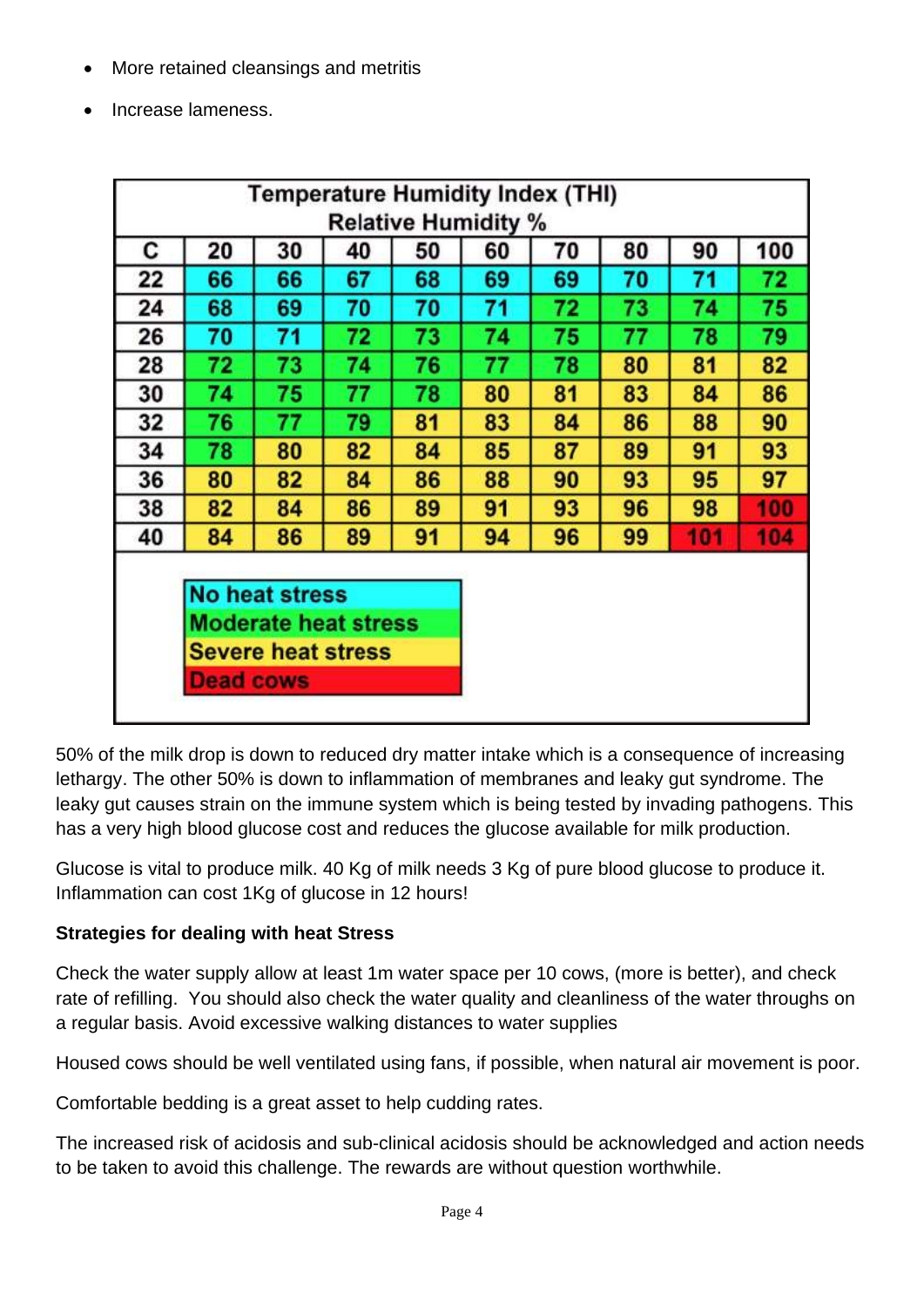There are two ways of evaluating this: -

- 1. The avoidance of a problem is like insurance; you spend money in order to save on the cost of a problem but you don't know how much of a problem it might be! If you think that the risk is significant, then investing in a solution is definitely the right course of action.
- **2.** The addition of investment in a strategy to avoid the consequences of both **heat stress and acidosis** will improve both production and health issues that were not apparent so the strategy has a financial reward in any case! **"A cow with acidosis is hotter than a cow without acidosis".**

#### **So, use a good rumen buffer**

In 2016 at the Premier Nutrition TMS conference, Prof Finbar Mulligan UCD contended that "Sub-Acute Rumen Acidosis (SARA) exists in up to 40% of our dairy cows at any one time. Symptoms can sometimes be hard to spot.

The cow strives for a neutral rumen Ph of @ 6.7. Between 6.3 and 5.8 is sub-clinical and anything under 5.8 is clinical. Over processing, low forage effective fibre, excessive unsaturated fat, and excessive starch and sugar (sometimes through sorting) is the cause.

Adding straw helps but dilutes the ration. Chemical buffers and yeasts have been proven to be very effective at UCD trials."

#### **Buffering can be very effective but needs some planning.**

There are two vital facts that make the strategy work: -

- 1. Respect the feeding rate.
- 2. Start on time, before the hot summer begins.

One thing I have always loved about ruminant nutrition is that moment when the lights come on and you can see a perfect logic in what was always a bit of a "grey area".

L**ight bulb moment No 2.** When cows are hot, they pant and they exhale more carbon dioxide. One of the consequences of this is that there is less saliva produced because it contains sodium bicarbonate and that carbonate is being diverted to CO². So, we have less cudding and more risk of acidosis! (Great piece of logic, isn't it?)

It's another really good reason for using a rumen buffer when we have heat stress conditions!

Always target NDF levels in the diet of dry and fresh cows at no less than 6 Kilos per head per day. This will help the cudding rates.

What makes a good rumen buffer?

- Sodium Bicarbonate, it's what the cows uses in its own saliva.
- Sodium Carbonate
- Magnesium Oxide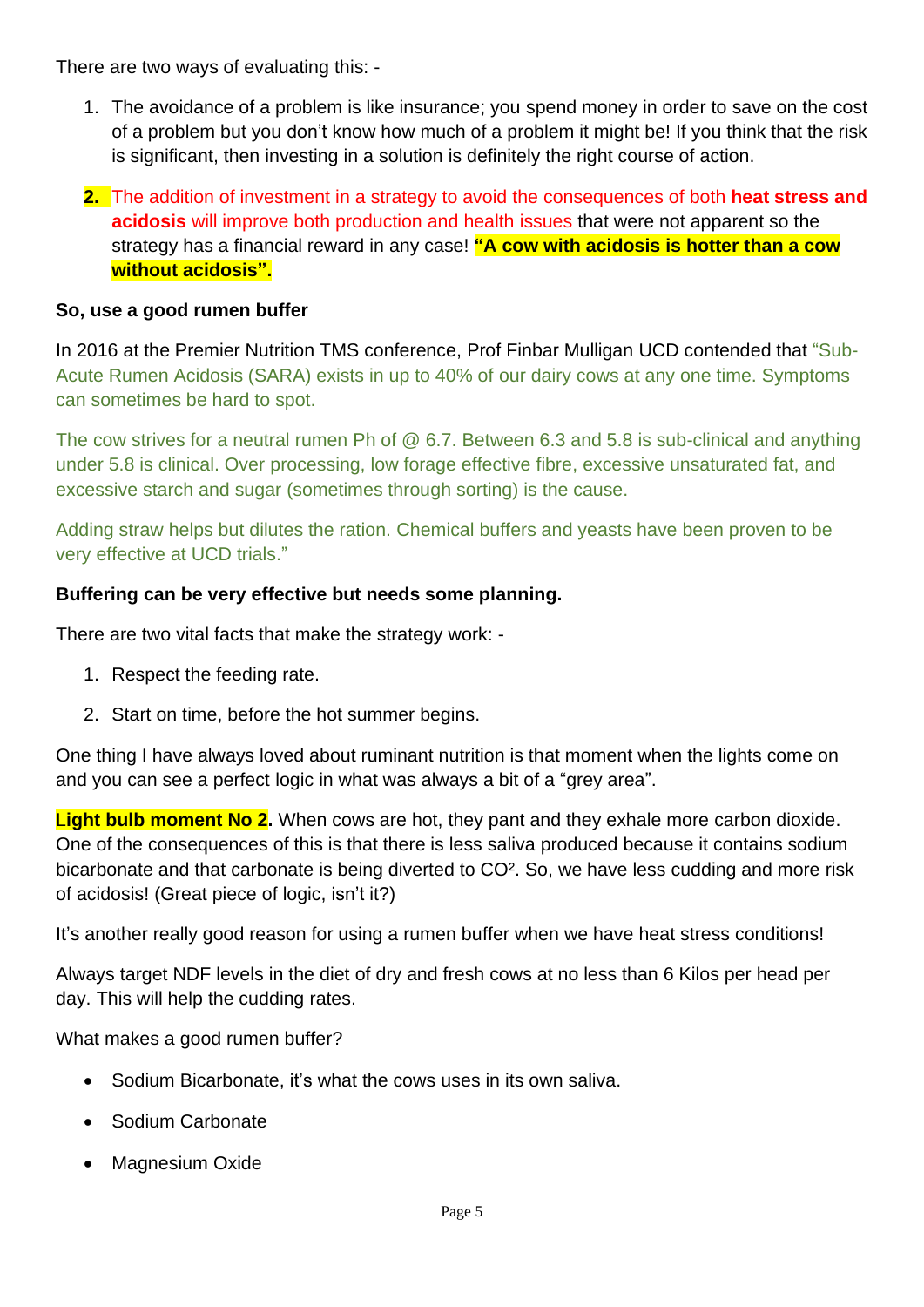- Calcified seaweed
- Betaine (not for heat stress)
- Yeast ( great long lasting buffering action)
- Complex buffers like **Equaliser Cool Cow** and **Acidbuf** will do more than the individual components

For **F 1 Yeast** we continually review the product to make sure that it is the best we can present to the market. Our current version contains a full dose of yeast and an activator which accelerates the action of the yeast and enhances the rumen environment for the beneficial microbes.

The activator we are currently using will shortly be replaced by a new super yeast activator that enhances our F1 Yeast further still!

#### **The best results rely on continuous topping up and will give a full 6 to 1 return when all of the above factors have been considered.**

#### **Prebiotics**

There is a growing interest in the use of prebiotics. Lactic acid utilising bacteria. *Megasphaera elsdenii* is an ecologically important rumen bacterium that metabolises lactate and has been shown to relieve rumen acidosis induced by a high-grain-diet.

We probably need more work before we can find the best delivery method for this but it is exiting because if we can convert the lactate into a more useful nutrient like gluconic acid, we can generate butyrate which in turn, can repair the gut, and is anti-inflammatory.

I thought it was worth repeating this next section in the current context of heat stress, turn out and general advantages of rumen buffering.

Forage quality both physically and chemically affects the relative pH state of the rumen.

When cows start to suffer from acidosis they start to eat less. They usually go and lie down and start chewing their cuds. Occasionally they will spit them out and these can often be found lying at the front of the cubicle beds.

When they chew cuds, they produce a lot of saliva which is very alkaline and contains sodium bicarbonate. Gradually as they swallow more and more cuds the pH in the rumen starts to recover and the acidity begins to drop. This takes time and whilst it is happening the intake potential drops and the milk yields begin to suffer.

The bucket analogy shown on the next page highlights how the forages and the concentrates in the rumen are fermented by different pH tolerant rumen bacteria.

The rumen will produce around 2 Kilos or more of rumen bacteria (MCP) in a day. It will produce most efficiently when the Rumen pH is between 6.3 and 6.7. So, rather than have the pH zones shown on the graphic below it works much better if the scratch reflex is good and the rumen can "Churn" a bit like a front-loading washing machine only slower and mix all the zone pH's together!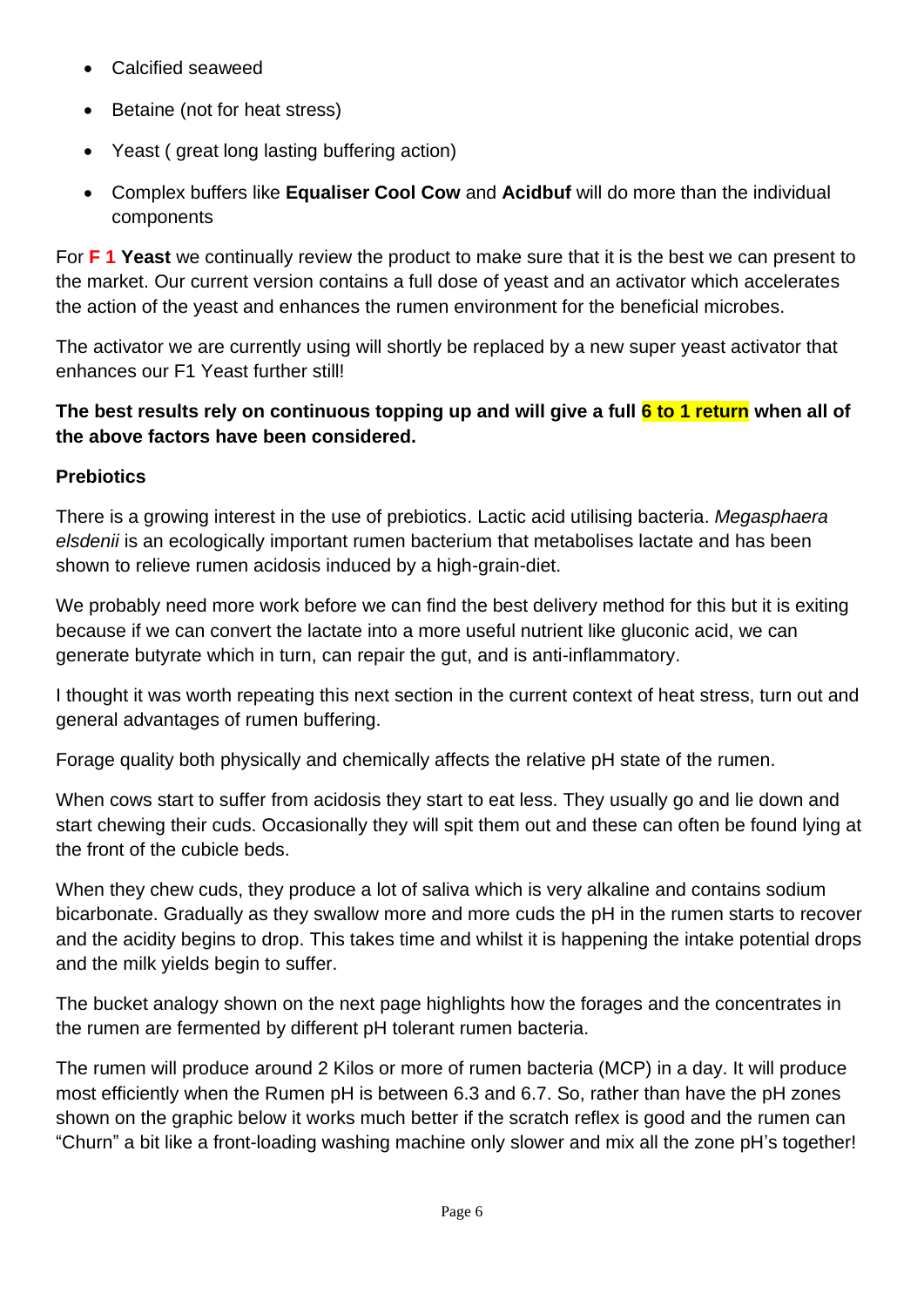

The treatment will range from adding some scratchy fibre like good brittle and clean wheat straw, to adding a chemical buffer like Sodium Bicarbonate of something stronger like Acidbuf. Live Yeast has been shown to be a great buffer in most situations although it doesn't like extreme acidity.

Check out our website for rumen buffers for more on dealing with acidosis, [www.lakescot.co.uk/rumen-buffers/](http://www.lakescot.co.uk/rumen-buffers/) The dividends for good buffering are always better rumen function and better milk and milk quality output.

## **Heifer Replacement Costings**

A recent study by Dr Ginny Sherwin (University of Nottingham) looked at the true costs of rearing heifers and how this can be influenced by looking at feeding and management practice. I have rounded some of the figures that she used in her recent webinar presentation.

Her costings conclude that when everything is taken in to account an a reasonably good and well manged unit typical costs were running at around £1900 per heifer to calving at 23 months.

Current figures would inflate this figure to about £2100 per heifer.

We know that attention to detail spent on the early calf phase of the animals life can have a major influence on the long-term success of the animal when it enters the herd.

A good example of this came from research done into how increasing the intake of milk solids in early life can reduce the animals susceptibility to disease challenges whist at the same time improve the long-term potential of the animal for more production. The feed conversion efficiency (FCE) of baby calves is nearly 1 to 1.1 so it makes sense to take advantage of this because it is also cost-effective live weight gain.

Playing catch up when the heifers are pregnant, is not cost effective because the extra feed needed will not be converted as efficiently and the type of extra growth has a greater percentage of fat.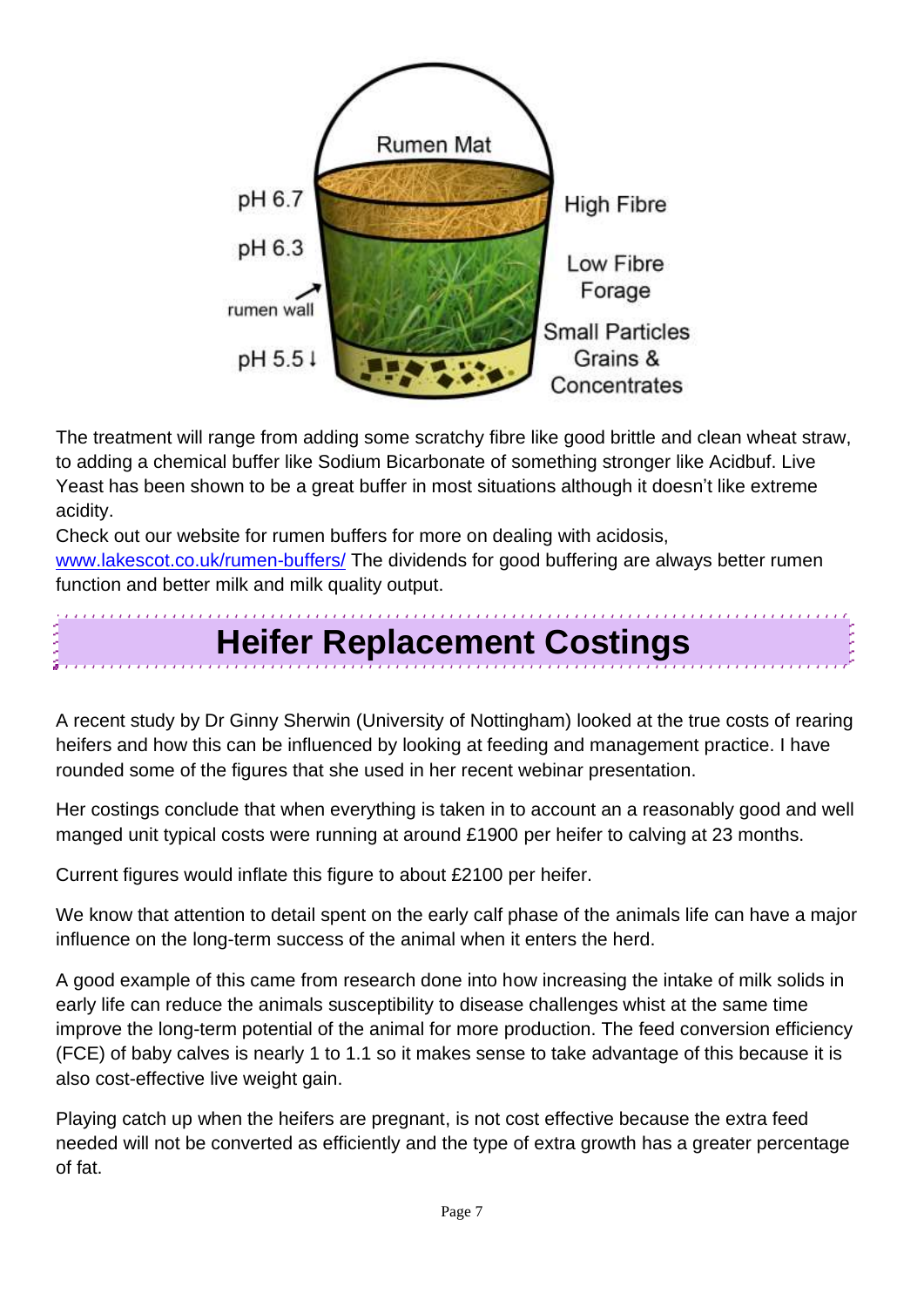We also know that smaller heifers at bulling have much worse conception rates than animals that achieve their target weight. In trials monitored by Trouw Nutrition conception rates on conventionally fed heifer calves bulled at 15 months were @ 40% whereas the calves fed on the Britannia type protocol had a 77% conception rate to first service!

This also affects age at first calving. Current UK data shows that a heifer calving at say 26 months of age is costing £172.20p more than a 24-month calving heifer and an animal calving at 28 months is costing £344.40. If that was the average for say, 50 heifers there is a potential saving of £17220.00p per year!

We also know that the UK average shows between 15 and 20% heifers never make it to a second lactation. This means that they have not re-paid their rearing costs. Most of these heifers are culled because of poor fertility. (Although I do know one farmer that culls quite a few on the basis of temperament!). The better fed calves have a lower first lactation culling rates because they get into calf much earlier and more often.

Put simply: "If you are born into a hard life, you gene sequence down for a less productive life so that you have a reduced stress to produce more and you can cope better with a restricted diet. If you are born into a land of plenty you gene sequence up for a more resilient, productive, and longer life".

The outcome of the early phase of rearing will have a major effect on profitability of the animal because if the animal has say, an extra lactation gets back into calf sooner and produces more milk per lactation; she will contribute much more profit.

All of these benefits have been shown to be real in the calf trials. Once they have joined the herd the performance of the well-fed calves joining the herd compared to animals on a lower plane of nutrition as calves have been.

## **Feeding Protected Choline to Dry Cows Gives their Calves a Major Boost**

Balchem recently held a webinar where they presented an update on the benefits of feeding Protected Choline (Reashure®) to Close Up and Fresh dairy cows.

Dr Heather White Associate Professor, Department of Animal & Dairy Sciences University of Wisconsin Madison gave a broad presentation showing the trials that support the yield benefits of 2.2 litres per cow per day and better post calving reduction of ketosis.

One new piece of research, well it is to me! is the 2018 work shown below by Zenobi et al.

This clearly shows that calves born to cows that were supplemented pre-calving with protected choline had statistically better average daily gain than calves whose mothers were not supplemented. This is an important advantage to heifer calves that can improve lifetime performance if they thrive better in early life!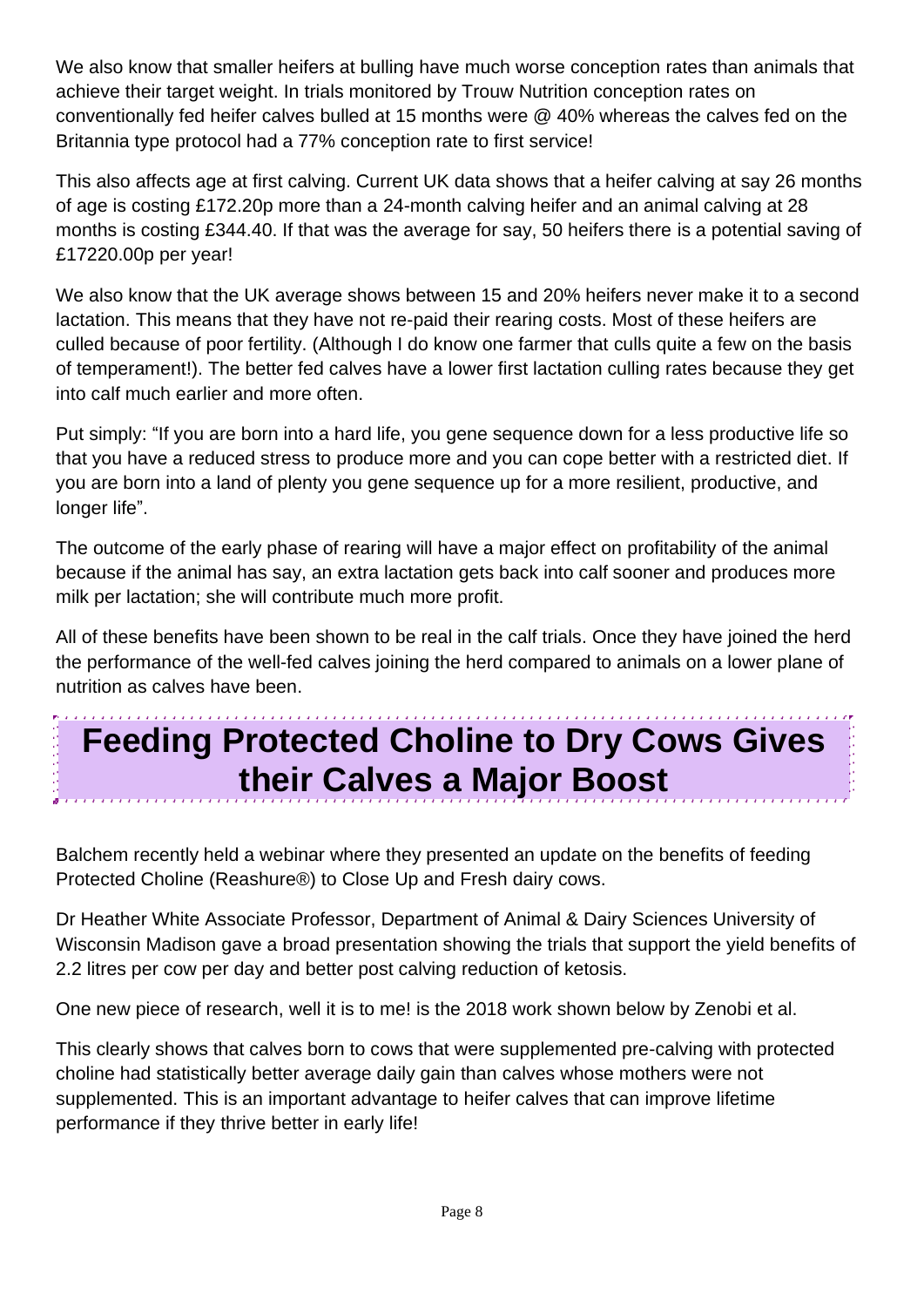![](_page_8_Figure_0.jpeg)

### **Mineral Markets**

![](_page_8_Figure_2.jpeg)

The graphs below say it all really! Magnesium and Phosphorous prices are rocketing!

Credit: Mole Valley Feed Solutions

Fortunately, most of our customers were advised in advance about the spiralling costs. There are some key things to watch out for though.

- Rumen buffers will rise in price in the near future so it could be worth taking some cover.
- Sodium Bicarbonate availability is good
- Calcined Magnesite and Magnesium Chloride prices and availability are both challenged just at a time when we need supplement them to avoid Grass Staggers (Hypomagnesaemia) at turn out!